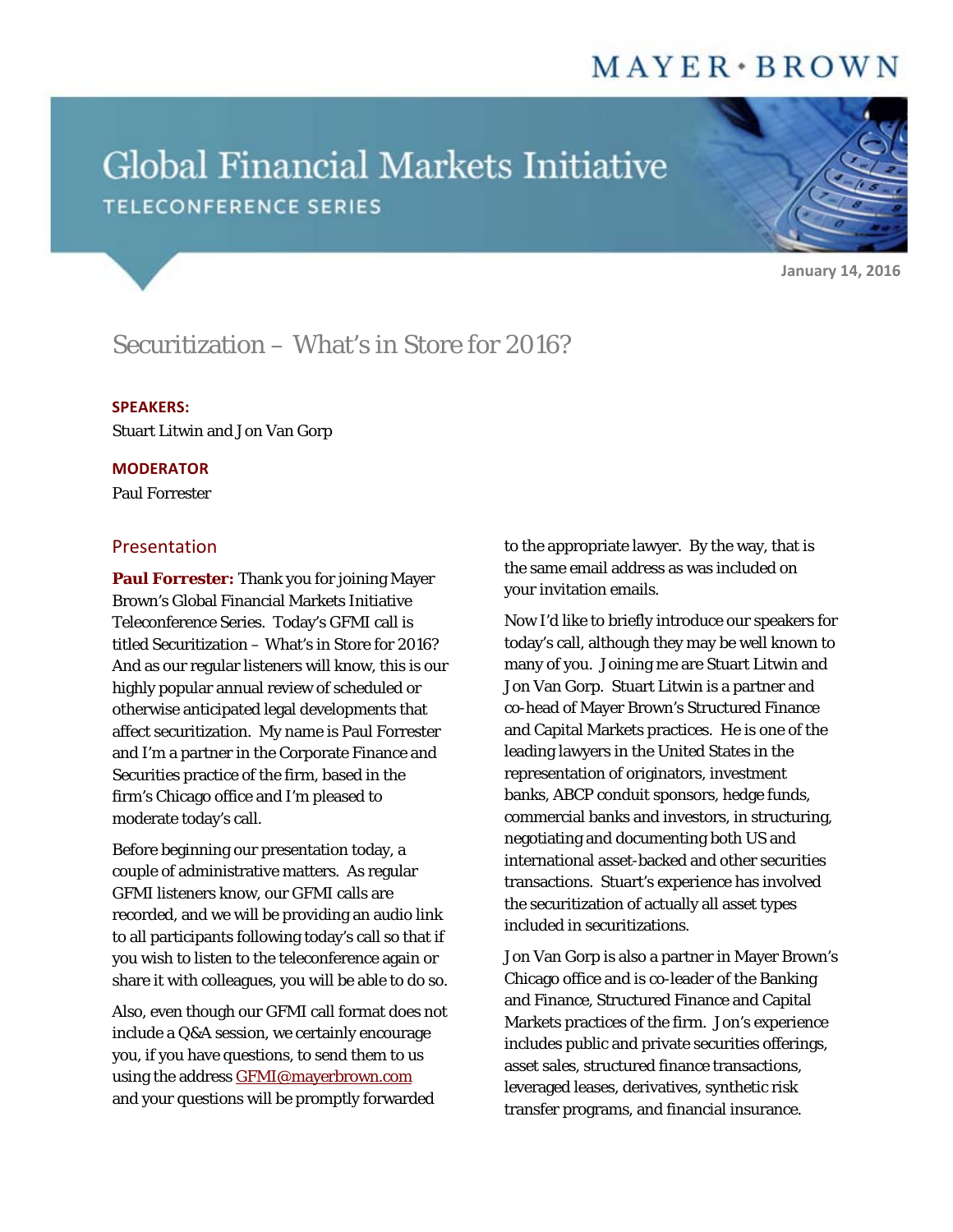I'm pleased now to welcome our speakers to our call today and to turn the call over to Stuart to begin our formal presentation. Stuart?

**Stuart Litwin:** Thanks a lot, Paul, it's a pleasure to be here. 2015 was a year of unprecedented regulatory developments in the structured finance space, and so it's really exciting to be able to have the opportunity to talk to everybody today. Many of these developments will truly change the securitization markets in some huge ways. Of course, in selecting what we were going to present in a half-hour call, we had to be extremely selective, so we're going to try to cover most of the waterfront, but there are a lot of topics that we had to leave out just in the interest of time.

So the first place I'm going to start is with the implementation of the Regulation AB II changes. The compliance date has already arrived, it was November 23, 2015, and since that date, all new public ABS deals require compliance with the new Reg AB forms including registration statement, 10-Ds, 8-Ks, and 10-Ks. All issuers have had to file new registration statements and have them declared effective in order to do new public deals.

Most regular issuers have filed their new registration statement on form SF-3. Many of the registration statements, though, are not yet effective. They're almost there, so a lot of the regular issuers—many of them filed in June, July and August and they're still in the registration process. The process took longer than most issuers expected. There are a lot of reasons for that; unfortunately, we probably don't have enough time to get into those details right now, but they will soon become effective.

The current Regulation AB II changes don't include asset-level data yet; that will be required beginning November 23rd of this year, 2016, and it'll be required in the prospectus and ongoing reports. So what I want to focus on right now are some of the Regulation AB II

topics to worry about right now for new public deals, and again, this is what everybody seems to be focused on now who is a regular issuer thinking about getting their first public Reg AB II deals into the market.

So probably the first thing is planning for the depositor CEO certification, and all issuers are going to now have to implement some internal process to get the depositor's CEO comfortable with the certification. And that certification is not just a typical 10b-5 certification; that certification is also, in effect, a certification that that depositor's CEO believes that the deal is going to pay off.

And part of that will involve due diligence procedures for the company itself in order to get comfortable with the certification, to go through every line, every sentence and every number in the prospectus, and ask the question, "What are we doing or what have we done in order to help us feel comfortable that that line, that sentence, or that number is right?"

Next, everyone for each public deal will have to engage an asset representations reviewer. If you hit a delinquency trigger and there's an investor vote, that reviewer will have to review at least all 60-day delinquent assets for compliance with the representations and warranties.

So what everybody has to do now is come up with the correct delinquency trigger, ideally a trigger of delinquencies that won't be hit and their explanation of why that trigger is appropriate, so everybody is working on that. A lot of folks are looking at other people's filings and what they've already filed with the SEC as part of their registration statements to see if anybody else has better ideas.

Then they have to negotiate the asset representations review agreement with their asset reviewer, and some of those topics that they're negotiating are the scope of the review. One of the most interesting things is that all the reviewers initially wanted to be able to resign, and that's really not something that most folks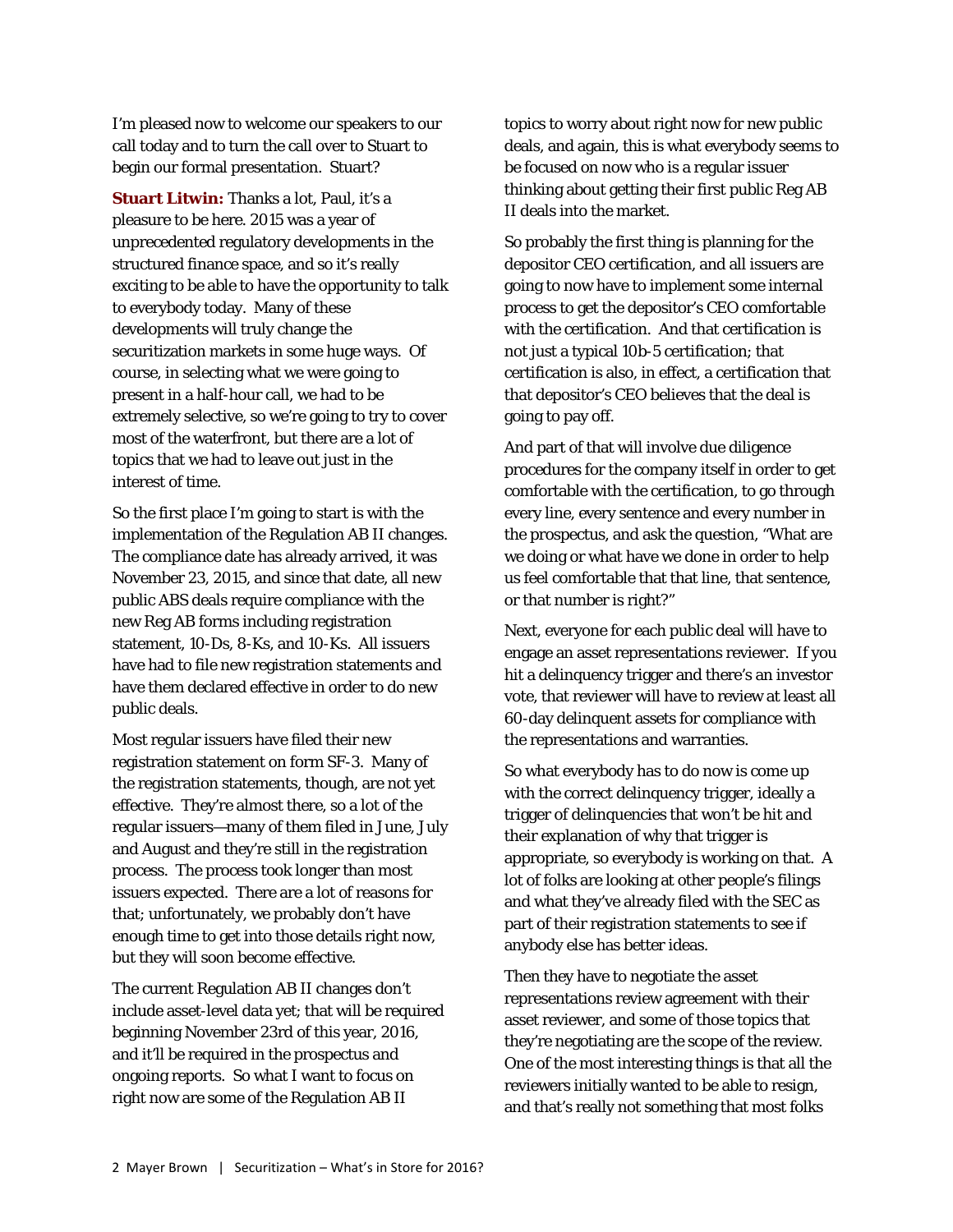are going to allow to happen. Of course, if there were ever a review, that might be the time that the reviewer might decide to resign, and that would be a particularly bad time to try to get somebody else in as a replacement.

We've also seen in the negotiations some really interesting trustee issues. So a lot of folks had in their registration statements provisions that the asset review would sort of have the indenture trustee in the middle of the process, and all of the trustees have made pretty crystal clear they don't want to be in the middle of it; they don't think it's necessary, and in fact, it might be easier for everybody to just take them out of the middle of the process.

The next implementation issue is planning for asset-level data, even though that's not something that has to be done for a new deal that would happen before November of this year. You can't wait to start planning for asset-level data. For most companies, trying to get programming changes made often takes a lot of lead time; you can't just do that on the fly later on, so it's really important for folks to be thinking about that now.

So back to the deals that are going to happen this month and next month. Some of the important changes are timing considerations and among those timing considerations, probably the most important is that you have to file your "Red Herring" prospectus at least three business days before you sell the securities, so at least three business days before pricing, and that's a new constraint for a lot of folks.

And what will happen in real life, I think, is that a lot of deals will file during the week prior to the formal announcement of the transaction and then have a couple of days of pre-marketing and then have the formal announcement on a Monday, and I think we'll wind up seeing a lot of deals being sort of bunched up with formal announcements on Mondays and then pricing on Tuesdays and Wednesdays, because I don't think people are going to want to have formal

announcements and have the book open during weekends.

Another important consideration is that really everything has to be in that red herring other than price and price dependent information, so you really have to have it all done and have your deal fully baked before you take it out of the oven and present it to investors. If you have to make changes after you're already in the market, you need to have a 48-hour waiting period.

So those new considerations have really kind of crept into people's thinking about things like upsizing. Can you still upsize? And, I think, most lawyers have agreed that you can still upsize. The conditions that you might have to go through might not be as appealing as they used to be, but you definitely can still upsize.

And I think a lot of other folks are worrying about how much they can change in their actual deals beyond what they've given to the SEC in their registration statements without going back with a post-effective amendment. It's hard to have any fixed rules. I think you have to look at the changes and decide whether those are changes of the structural features, whether they're fundamental changes, whether they're changes in the credit enhancement, or anything else that's just so material that you need a posteffective amendment.

The last thing on the Reg AB II topics is there's still some unfinished business. So when the SEC came out with their original proposal, there were a number of asset classes that were included, for example: equipment loans and leases, student loans, and there was "a grouped data" proposal for credit cards. We know the SEC is still thinking about those, and they may wind up coming up with a proposal sometime this year.

I'm going to turn it over to Jon now to talk about risk retention.

**Jon Van Gorp:** Thanks, Stuart. And risk retention, by way of reminder, is perhaps one of the most unique regulations under Dodd-Frank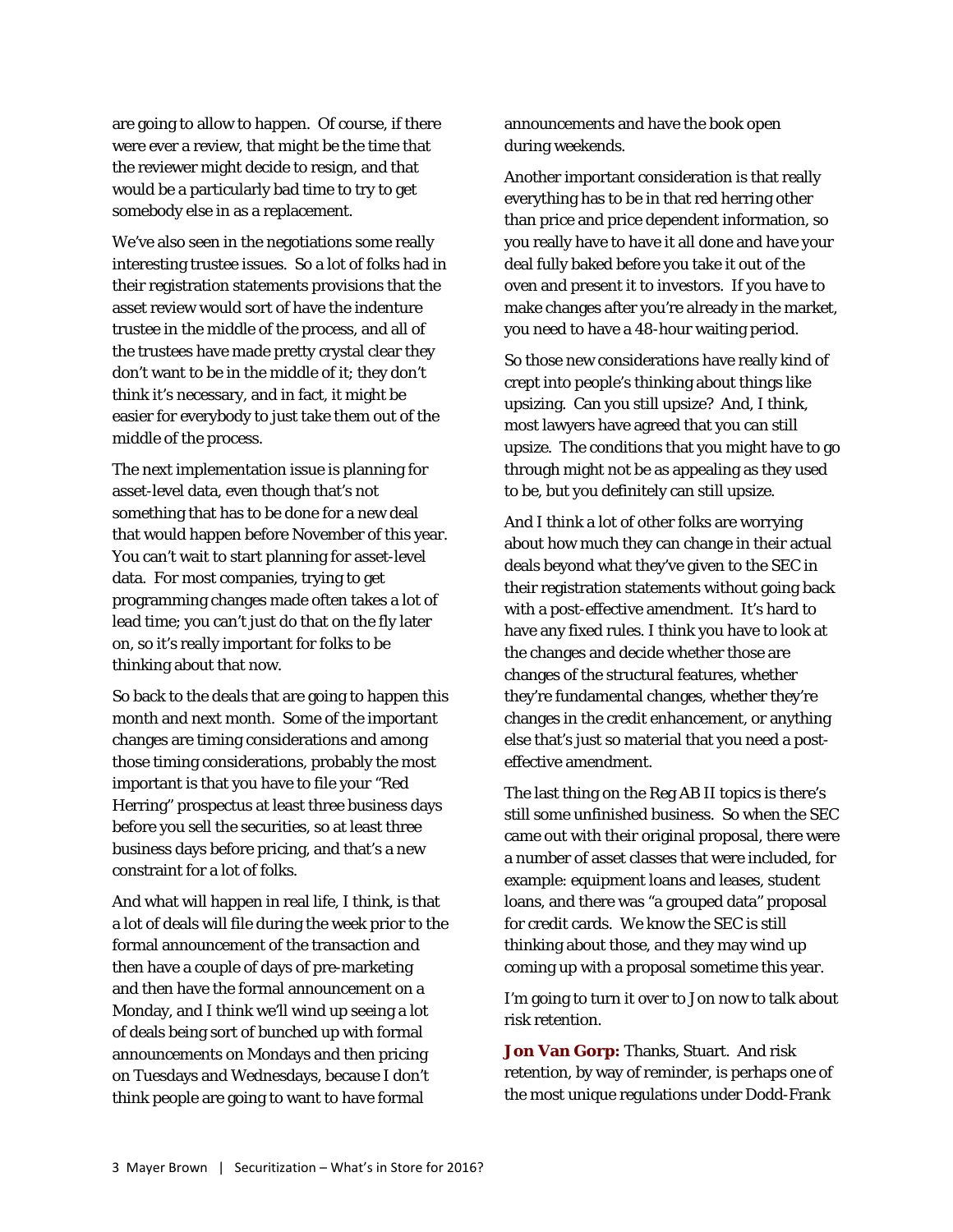because, as opposed to being a direct regulation of an activity, it's an indirect regulation of the market by requiring securitizers to retain risk in the deals they do with the idea that by retaining risk their behavior is going to be better.

We're starting to see the implementation of this rule now, which has been long anticipated. As of Christmas Eve, required retention was in play for residential mortgage-backed transactions. All other issuances of asset-backed securities will be subject to the rule at the same date this year, 2016.

What we're seeing is varied approaches to the compliance options under the rule. As a general matter, risk retention requires 5% of the fair value of the ABS interests as of the closing date to be retained in a required risk retention format, and those formats can vary to some degree. They could be a vertical interest across the capital stack, kind of top to bottom. It could be a horizontal interest at the bottom of the capital stack or it could be a combination of those two, sometimes called L-shaped retention.

In earlier proposed versions of the rules there were some other options that were eliminated in the final rule and so it's fairly straightforward now in terms of what compliance methods can be used. The disclosure about risk retention is something that is being evaluated right now by the market and we'll start to see some residential mortgage-backed transactions that are complying with the rule in making the disclosures very soon.

One of the big concerns in the market has been the requirement to disclose fair value calculations on horizontal risk retention slices; therefore, it's our expectation that some people in the market who are very proprietary about their fair value measurements, particularly those securitizers who buy seasoned assets, may elect the vertical approach which has less disclosure required than the horizontal approach.

The other interesting point about horizontal versus vertical retention is whether the sponsor intends to finance the retained interest. It has to be done in a particular way to comply with the rules, but it seems to me that the bank market for financing vertical retention is going to be a lot more robust than the market for financing horizontal retention merely from a credit perspective.

There are some exceptions to risk retention, and right now the most notable one is the qualifying residential mortgage loan exception that allows certain high-grade securitizations of mortgage loans to sidestep the rule. It also allows GSE securitizations, as long as they're in conservatorship, to sidestep the rule. This is a very big exception to the rule and is something that will shape the mortgage market going forward.

The issues under risk retention, as we talked about before, are largely focused on the election of the form of risk retention and the disclosures in residential mortgage deals, but all assetbacked security sponsors are looking prospectively at the rules and thinking about how to optimize their approach.

One of the emerging issues is how warehouse financings, for example, are going to be treated under the rules and attempting to structure warehouse transactions as loans as opposed to issuances of securities to avoid needing to comply with the rule.

There are also a lot of issues about fair value determination and how that's done and whether accountants need to provide comfort letters so to speak with regard to those determinations. I suspect in the next few months a lot of those points will be developed.

I'm now going to turn to a related topic which is specifically GSE reform and emerging issues in the mortgage market. I think we continue to see a disconnect in the mortgage market between the stated goal of moving to a market with more private capital at risk and the reality of what's happening, which is the government through the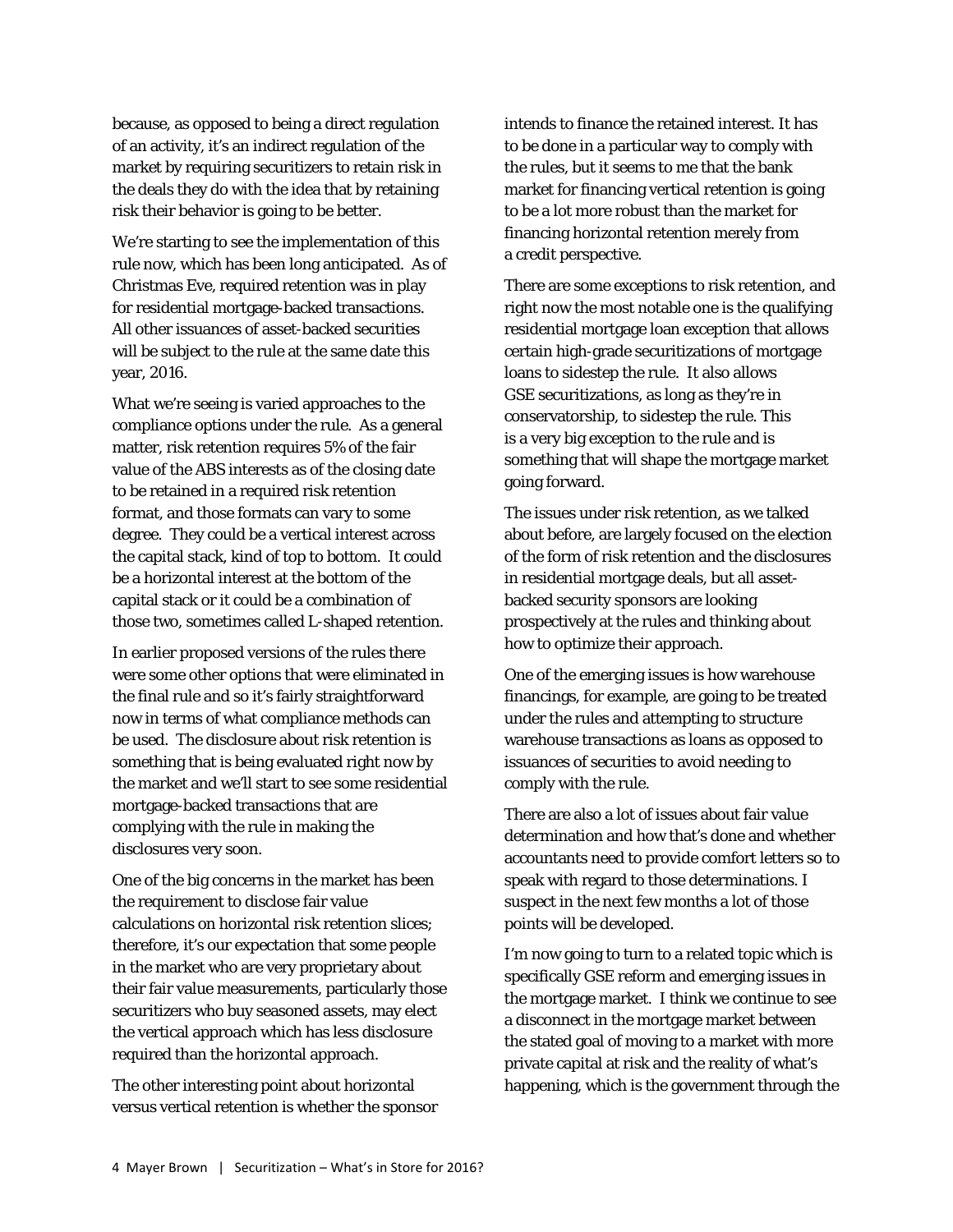GSEs continues to dominate the new origination mortgage market.

My own view is that the state of the market is unlikely to change before the next presidential election and so I think at least for this year and probably even after the election, it will be "business as usual" in the mortgage market for new origination mortgages with the GSEs dominating that market. I think some of the reform ideas, though, that have been presented will continue to gain momentum this year.

The single security platform, where the GSEs would issue off a single issuance platform, will continue to gain momentum. There's another movement afoot that will gain momentum. That's the idea of bringing more private capital to the GSEs risk transfer transactions.

For those of you in tune with this market, these transactions are referred to by acronyms like STACRs, and there has been a big debate about whether REITs can be active participants in those securities. There's a movement afoot to make those securities eligible for purchase by mortgage REITs, who would be natural buyers of that risk. I think there will continue to be movement on that front.

One thing in the new origination mortgage market that's gotten a lot of attention has been the TRID rules, which represent a unification of disclosure between the Truth in Lending Act and in the Real Estate Settlement Procedures Act that's been overseen by the CFPB. There was a lot of pain in the new origination mortgage market as those rules on disclosure were implemented. And there was a lot of potential concern about violations and whether they could be cured and whether they would affect the secondary market for those loans that were originated with these disclosures during this early implementation phase where there might be accidental mistakes on disclosure.

The CFPB came out with a letter at the end of last year being very clear that they understand the complications of implementation. When

originators are making a good-faith effort to comply, their review is likely going to be in the nature of correction and diagnostic, as opposed to punitive. That letter, I think, will have a lot of impact on re-opening the secondary market which had been slowed a little bit by the implementation of these disclosure rules.

Some general observations on the mortgage market are the following; I think that the non-QM or non-qualified new origination mortgage market where risk retention, for example, would apply will continue to develop but at a slow pace given the market's dominance on the government side and the willingness of the government to make loans with little money down deeper into the credit curve. That eliminates a lot of the market for the non-QM loans.

Non-QM loans being made are a worthy product for super-prime borrowers who are looking for non-QM features like interest-only loans. Non-QM subprime products, which people had expected at the beginning of the implementation rules, have been slow to develop. There continues to be a robust market for mortgage loan securitization, but it's much more fractionalized than it was in prior market upswings.

So rather than having the market dominated by private label new origination mortgage securitizations, we now have several market segments. We have non-performing mortgage loan securitizations, re-performing mortgage loan securitizations, single family rentals, reverse mortgages, servicing advances, and non-US mortgage loans that are being securitized. These all form little esoteric markets in and of themselves which I think has continued to propel the mortgage securitization market, but in a much different way than in prior upticks that we've experienced.

I think mortgage servicing rights deals in 2016 will continue to be more attractive to the market; that is because the GSEs are becoming more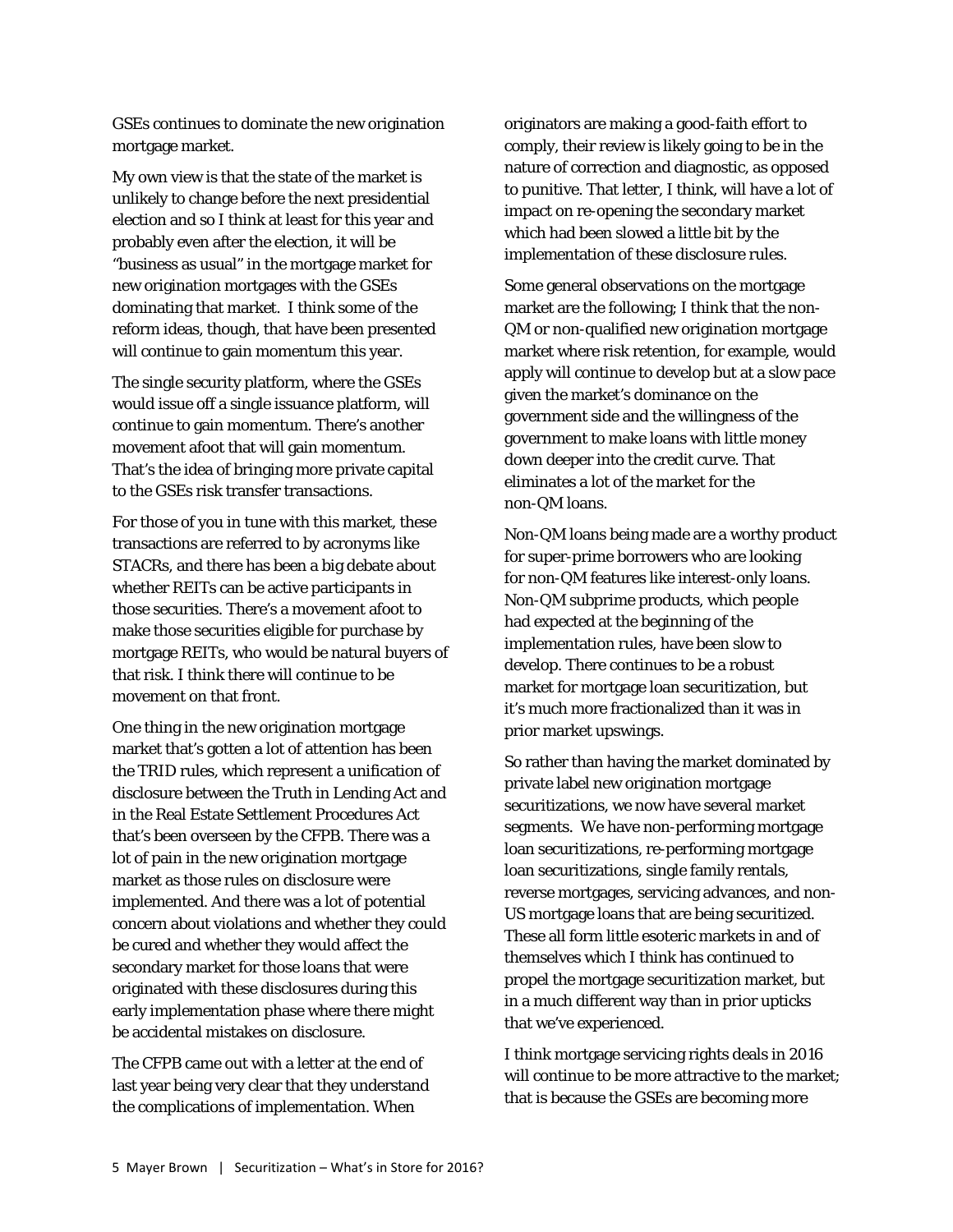receptive to being a willing participant in the financing of mortgage servicing rights by their approved seller servicers, as well as an increase in interest rates, which is going to support the value of MSRs and make them more attractive to the financing market.

Before turning it back to Stuart, I'm going to quickly cover the Volcker Rule because that's another Dodd-Frank regulation that has had a significant impact on the securitization markets. The Volcker Rule prohibits banking entities from having interest in covered funds. And, surprisingly, that has a very unique application to the securitization market because many securitization issuers used investment company act exemptions,  $3(c)(1)$  or  $3(c)(7)$  in order to avoid the Investment Company Act application to their assets. And under the Volcker Rule, if those are the exemptions being relied upon, it's not clear that that entity would not be a covered fund. In response, the market has evolved in a way that most deals try to find an exemption from the Investment Company Act, other than  $3(c)(1)$  or  $3(c)(7)$ , that is a clear way out of covered fund status which allows banks to freely invest in the asset-backed securities.

The other approach has been structuring any bank involvement as a loan as opposed to a securities purchase, going back to an idea we presented earlier on risk retention. That has, again, been adopted particularly in cases where an Investment Company Act exemption is not easily available other than  $3(c)(1)$  or  $3(c)(7)$ . We started to see some law firms including our firm delivering should-level opinions on these loan interests not being ownership interests in a covered fund in warehouse securitizations, but in capital markets transactions that seems to be a less viable alternative than an exception from the Investment Company Act other than  $3(c)(1)$  or  $3(c)(7)$ .

I'm going to turn it back now to Stuart, who's going to cover emerging issues related to the due diligence rules under Dodd-Frank.

**Stuart Litwin:** Not many emerging issues actually. There are all sorts of facts and circumstances issues that are hard to do on a call like this, but for purposes of this half-hour call, compliance began with the new due diligence rules on June 15th. We've now actually had a little bit of time to adjust and I think largely the market—issuers and underwriters and due diligence providers for the most part who are regular participants in ABS deals and securitization transactions—have adjusted to these rules.

Rule 15Ga-2 now requires filings for any thirdparty due diligence report obtained by an issuer or an underwriter in a rated ABS deal. It requires the filing of the form ABS-15G at least five business days before the first sale in the offering. The third-party due diligence provider also has to file Form ABS Due Diligence-15E to an NRSRO (a rating agency) that delivers a written request and to the issuer or underwriter, whoever is maintaining the 17g-5 site for posting on the 17g-5 website.

And both of those forms have to contain, among other things, the findings and conclusions of the due diligence report and, of course, so far I don't think I've seen a single due diligence report, a single ABS-15G that didn't attach a full copy of the report rather than trying to summarize the findings and conclusions. Nobody seems to want to or to have any interest in trying to summarize and potentially getting it wrong and having liability on it.

So the next topic on our call is the money market fund reform rules and proposals. This is a topic that hasn't gotten as much attention as a lot of other topics, but I think it's very important for a lot of companies who do a lot of securitization, particularly the biggest issuers in the market. So this will really affect the ability of big issuers to get warehouse financing in the market and how that will be disclosed to the market.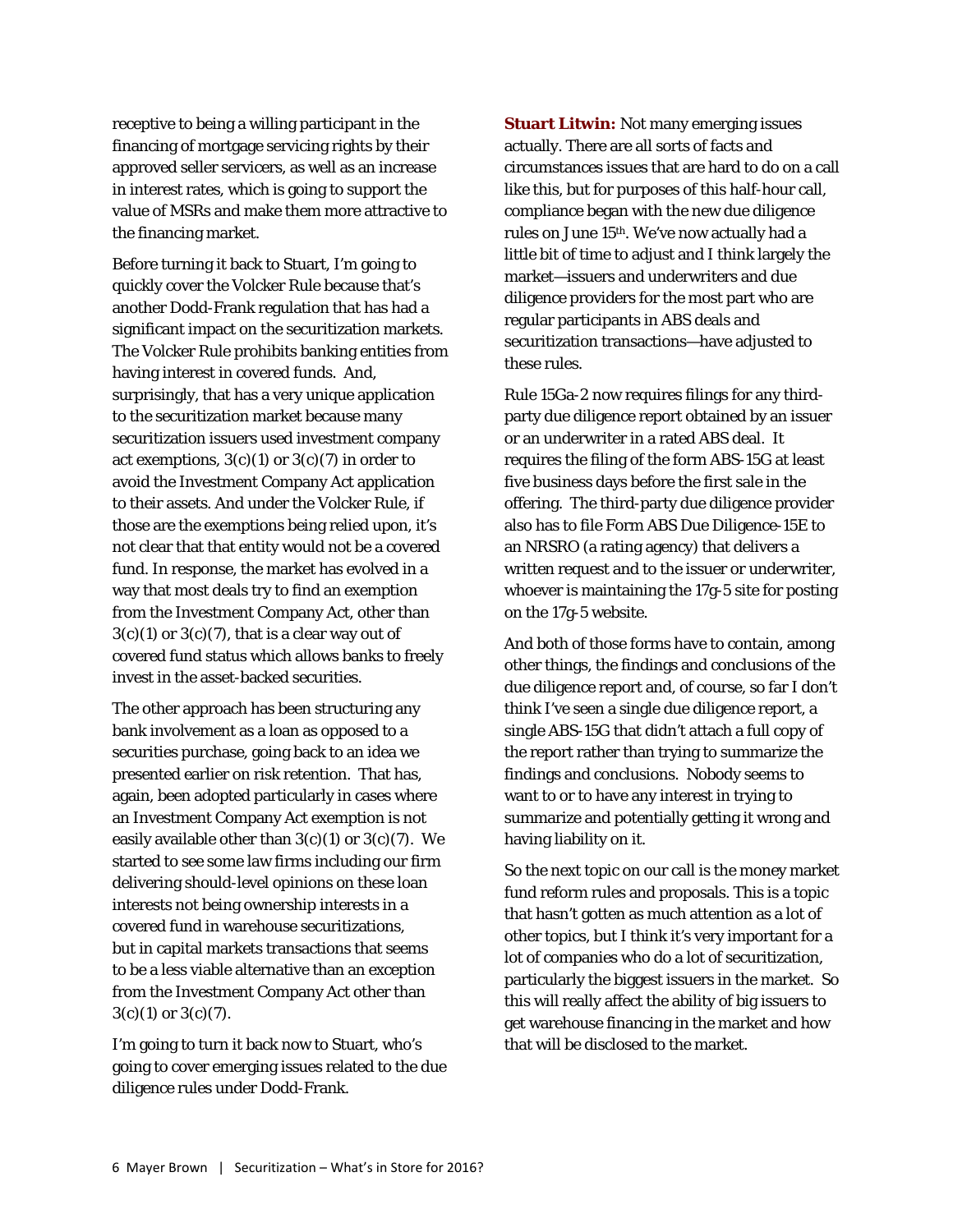In 2014, the SEC adopted changes to the money market fund rules. The big changes that they adopted, like floating net asset values and liquidity fees and redemption gates for money market funds, don't really affect the assetbacked market at all. What really affects the asset-backed market, the securitization market overall, are the changes to the diversification rules for money market funds.

And the new diversification rules apply to new security purchases by money market funds beginning April 14th of this year so we're just a couple of months away. And the most important part of that is that for a money market fund, when thinking about how they're diversified with respect to the issuers of the securities they buy, it used to be that for an asset-backed security the only entity they'd ever think about was the issuer of that security, so just the SPE that issued that asset-backed security. But now on a go-forward basis, they have to aggregate not only that SPE but all of its affiliates and treat them as one group.

Hypothetically, let's assume that a money market fund in the past had bought a Class A-1 bond in a Ford auto loan 2015-B transaction. The only issuer the money market fund would have had to consider was the Ford 2015-B Trust and they just would have to make sure that when they bought that security, that that security by itself didn't exceed 5% of the fund's assets. But now the fund will have to aggregate everything they have that's somehow connected to Ford—all the other Class A-1 bonds in the other deals that they've purchased and other asset classes that they've purchased from Ford. But not only that but also other Ford corporate short-term debt and not only in the US, but if they've purchased anything that's outside the US, they'd also have to aggregate all of that.

And that may sound complicated but it actually gets even worse because a lot of money market funds buy asset-backed commercial paper and for asset-backed securities under the money market fund rules. Rule 2a-7, there is a lookthrough to 10% obligors. So if you buy an assetbacked security and there is a 10% or more obligor, the money market fund has to allocate some of its investment, the proportionate amount, to that obligor.

If that obligor was, say, 16% of the total assets of that SPE issuer, then the money market fund would have to allocate 16% of its investment to that 16% obligor. So what happens if there is a big Ford transaction in an asset-backed commercial paper conduit? Well, now suddenly that has to not only be looked at by a money market fund but it has to be aggregated with all of the other investments of the money market fund including other big Ford deals in other asset-backed CP conduits. So this could get very, very complicated.

And certainly a real question, "How many money market funds are even going to want to allocate any of their investment to something else other than the security that they're buying, and do they have the systems' ability to do so?" So it'll be interesting to see how this affects our market going forward, particularly the ABCP market.

I think in the interest of time I'm going to move to another new set of rules. This year, just in the last couple of months we now have margin rules for uncleared swaps. Those aren't effective yet, the compliance dates still haven't come into being yet, but a couple of years ago we had a lot of concerns about clearing for swaps that were included in securitization transactions. And if you had to clear your transaction, you would be forced to have margin for those transactions.

And so everybody tried to figure out some exemption or to structure their transactions in a way so that they wouldn't need to have clearing of the swaps. Well, now even if you've done all that work, you might in fact now have a margin rule for the uncleared swaps in those transactions. First the US banking regulators issued final rules for margin for uncleared swaps in October of this past year, 2015, and the CFTC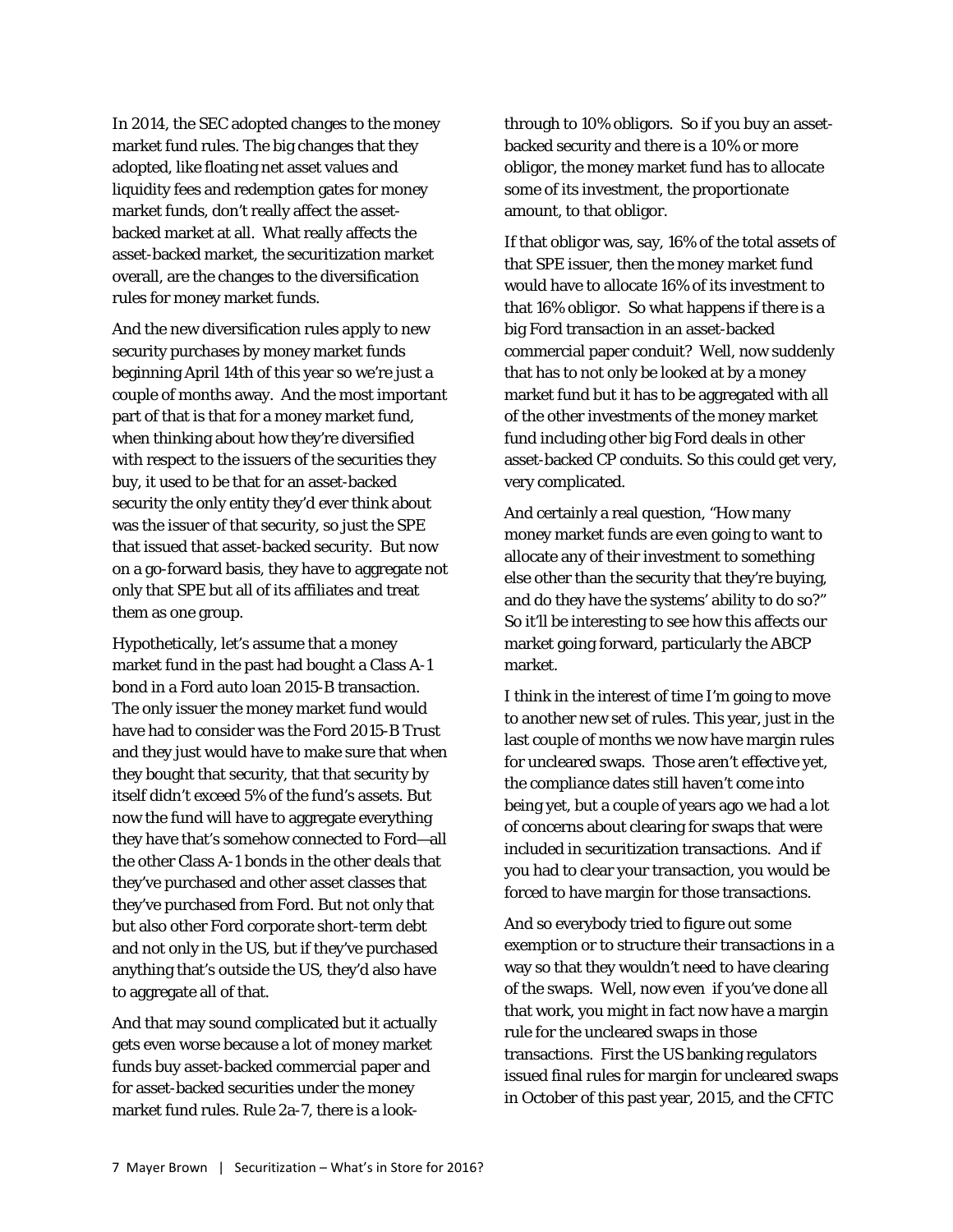issued parallel rules just in December, just in the past month.

There are some exemptions for some uncleared swaps that are entered into solely for hedging purposes by qualifying non-financial entities. The most important for securitization purposes are captive finance companies and securitization entities that are owned by the captive finance companies will be exempt from all of these rules. They won't have to worry about margin for their uncleared swaps but there are no general exemptions at all for other securitization SPEs so these rules apply to securitization SPEs, generally.

What the rules require is posting of "initial margin" and "variation margin." Initial margin is the margin that has to be posted at the time a swap is entered into and for a lot of securitization transactions you won't need to have initial margin. The way the rules work is they look not only at the securitization SPE, but they look at all of the affiliates and they look at the—in effect, the aggregate book of covered swaps; that's all of the uncleared swaps and some other things that go into that definition.

And if that securitization entity and all of its affiliates have more than \$8 billion of average daily notional amounts in their covered swap portfolios, then they'll have to put up initial margin, otherwise they won't. So that \$8 billion number is an important number. That gets out a lot of folks from having to put up initial margin.

The second kind of margin that has to be posted for swaps and for securitization swaps, and in particular for our call is "variation margin." And that requires the parties to a swap transaction to calculate, post and collect collateral on a daily basis every day. That has to be measured based on the change in the "market to market" value of a covered swap, an uncleared swap.

So think about it. You've got securitization entities that typically have monthly reporting, monthly settlements, and somehow they're going to have to comply with daily margin

requirements. It really is something that's completely foreign to SPE swaps and will have an effect.

Now the compliance dates for these rules begin September 1, 2016, but these get phased in so the biggest entities will wind up having a compliance date on September 1, 2016, but most of the compliance dates get phased in much later depending on the size of the covered swap portfolio.

The biggest issue with these rules is really going to be how are we going to make daily margin requirements work and how are we going to get that amount of money into a securitization SPE to post collateral in a way that's consistent with it being a bankruptcy remote entity without violating substantive consolidation principles? And we, at Mayer Brown, have been thinking about this for a while. We've got a lot of good ideas, but obviously many of those are still a work in progress.

The next topic that I want to mention is a piece of unfinished business in Dodd-Frank. It's the conflict of interest rules. Just simply to mention, those are still out there, Dodd-Frank Section 621. It requires rules but it would prohibit material conflicts of interest with ABS investors for a year after closing. It would apply in both public and private deals.

The SEC made a proposed rule, and the proposed rule was extremely broad to track the statute. The release that explained what the SEC was doing made very clear that the only kinds of things they were looking at were "short transactions" like the Goldman-Abacus deal. There were lots of comments.

It's certainly possible that final rules could be adopted at any time but I overheard someone say to me that the Office of Structured Finance at the SEC hasn't really seen anything about these rules which gives me some idea that these aren't going to come out in the next week or two. So there may be a little bit more time. If they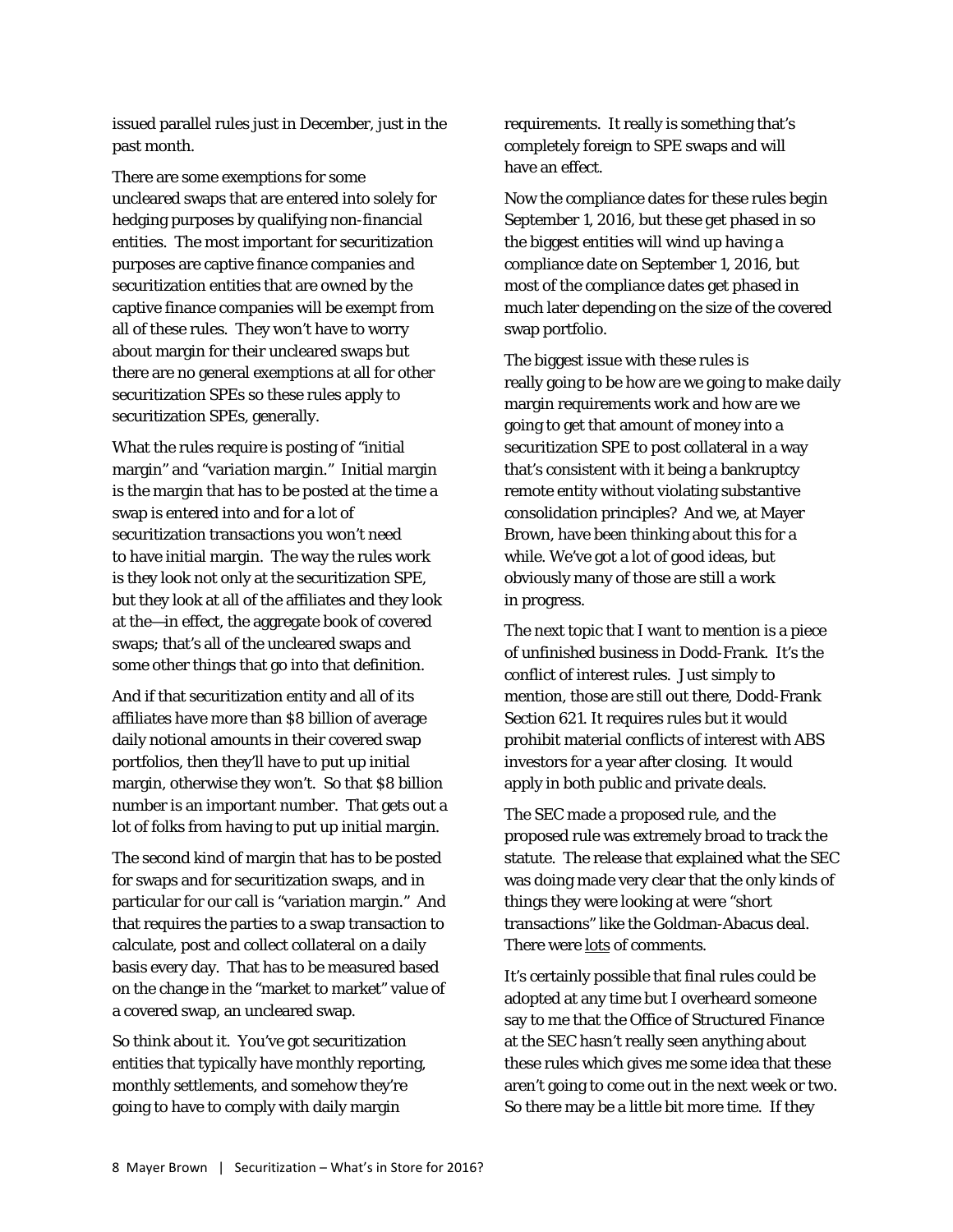came out exactly as proposed, there would be a lot of uncertainty.

# 2016 Market Predictions

So then the last thing that Jon and I wanted to do was to just offer some predictions for 2016 based on what's on our desks, what we're seeing within our firm, and I'll offer some predictions and then turn it over to Jon to add any additional predictions that he might have.

So the first one on my list is, I think that the ABS market is going to thrive this year much like it did last year. Clearly there's been bumpiness in pricing and that has held some issuers back but I think the overall securitization market will do very well.

I think that probably the busiest quarter we're ever going to see in the history of the securitization market, in particular for lawyers, is going to be the fourth quarter of this year as I think that a lot of issuers are going to accelerate their timing of transactions to get them done before the risk retention rules kick in. So hold onto your seatbelts, this is going to be a very busy year and the fourth quarter will be an extremely busy quarter.

I think Auto ABS will absolutely continue to be the largest asset class in the market. Auto sales seem to be doing well. The economy seems to be doing better and for all of the auto issuers, there's really nothing better than asset-backed securities from a low cost funding standpoint.

I think all of the uncertainty in interest rates is probably going to cause there to be the potential for more floating rate ABS, but will they need swaps and will the complications of doing swaps get in the way? That remains to be seen.

I think a trend that we started seeing in 2014 and definitely continued through 2015, and I expect to accelerate in 2016 is that we're going to see more and more issuance by banks. Banks are very much faced with what I call the "frightful five." The frightful five are:

(1) regulatory capital, (2) leverage ratios, (3) the liquidity coverage ratio, (4) the future net stable funding ratio, and (5) stress tests.

When you combine all of those things with low margin assets, it creates tremendous incentives for the bank to manage capital and leverage ratios to get low margin assets off their balance sheets so they don't have to hold capital against them. So I think we'll see a lot of deals where we have residual sales, other accounting techniques to get transactions off balance sheet.

I think the liquidity coverage ratio and the future net stable funding ratio will really make banks want to fund most of their assets, particularly their low-margin assets, with longer-term liabilities rather than funding them through deposits and other short-term liabilities.

Unsecured consumer loan ABS will be a bigger and bigger feature in the market, particularly as marketplace lenders—for consumer, for business —and folks continue to figure out ways to incorporate the Internet into lending and do electronic lending, I think we'll see more securitization of unsecured loans arising out of that.

And, Jon, do you want to add anything?

**Jon Van Gorp:** Well, we're kind of out of time so I guess I'll just echo what I said earlier about the mortgage markets; that they'll continue to factionalize the strong and my general observation is that what doesn't kill you makes you stronger. By that what I mean is that the alphabet soup of regulation that's come out under Dodd-Frank has not killed the industry. The industry has figured out how to adapt to it. In many ways it's made it stronger because a lot of investors now feel it's safe to invest in securitization because there are a whole lot of regulations, both direct and indirect that's protecting their interest so I share Stu's view that we're going to see a strong market in 2016 and beyond. Thank you very much for your participation in today's call.